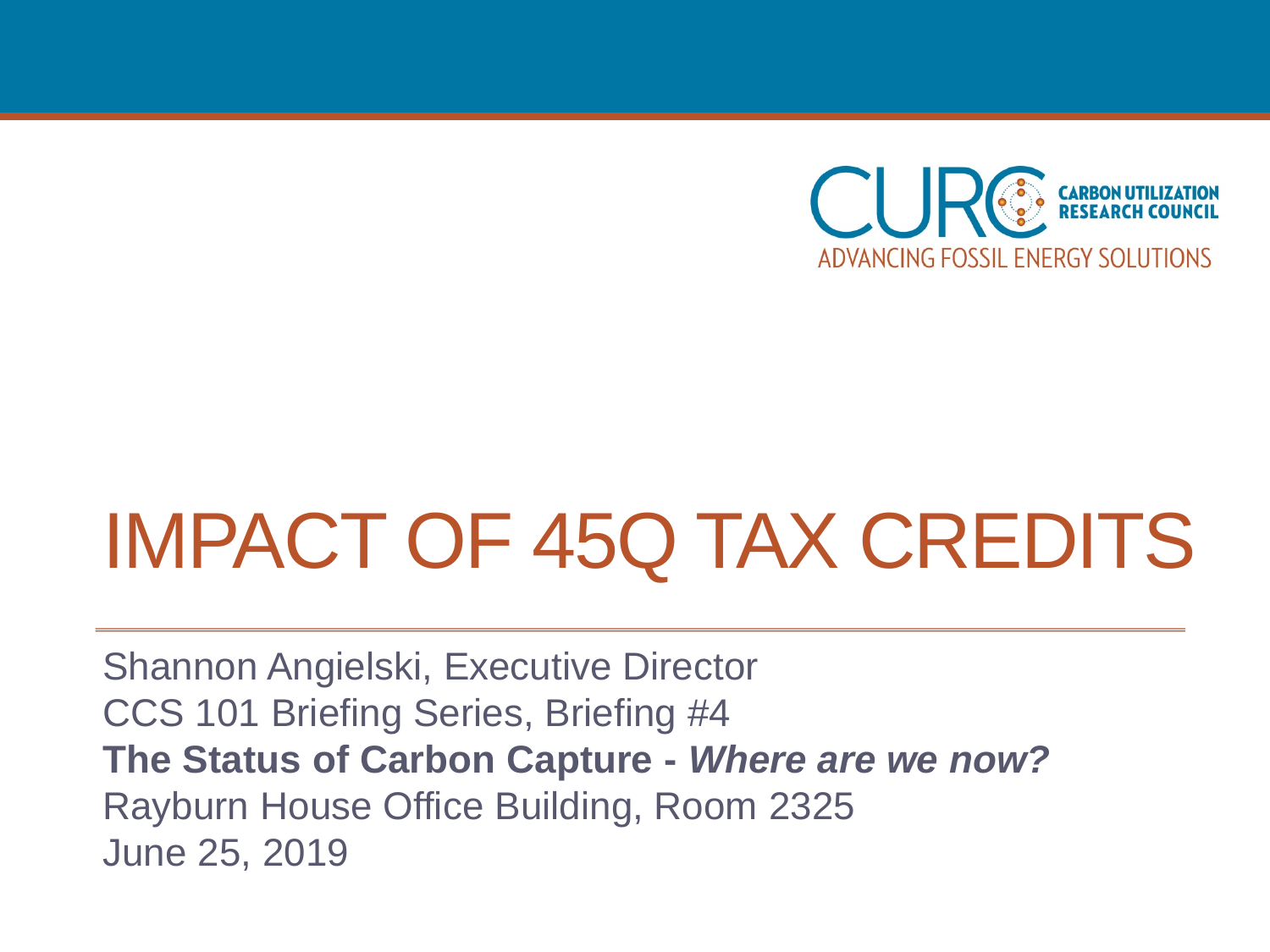# U.S. CO<sub>2</sub> Emissions by Sector (2017)



Source: EPA GHGRP 2017 data by point sources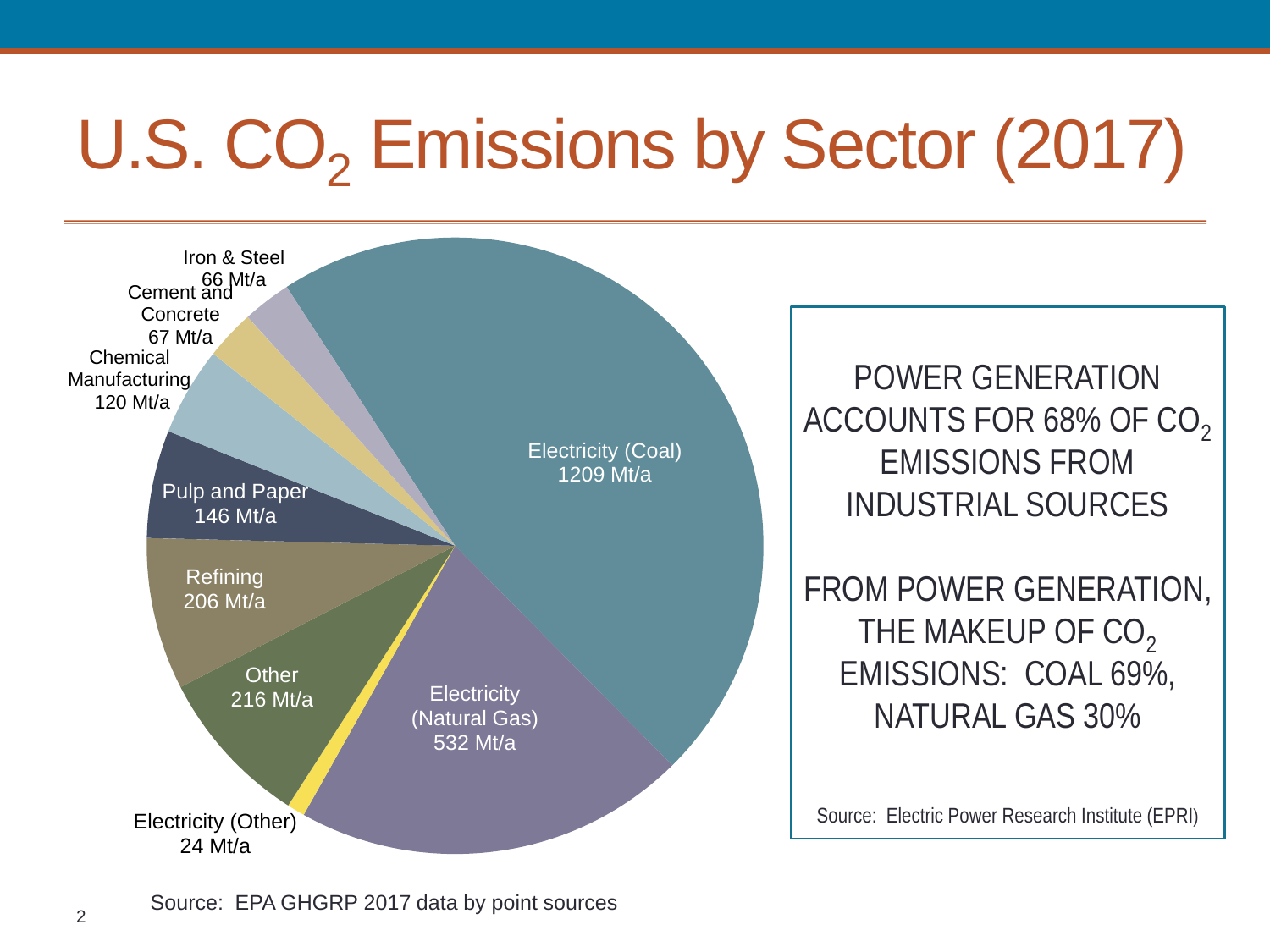#### Carbon Capture, Transport, Utilization and **Storage**

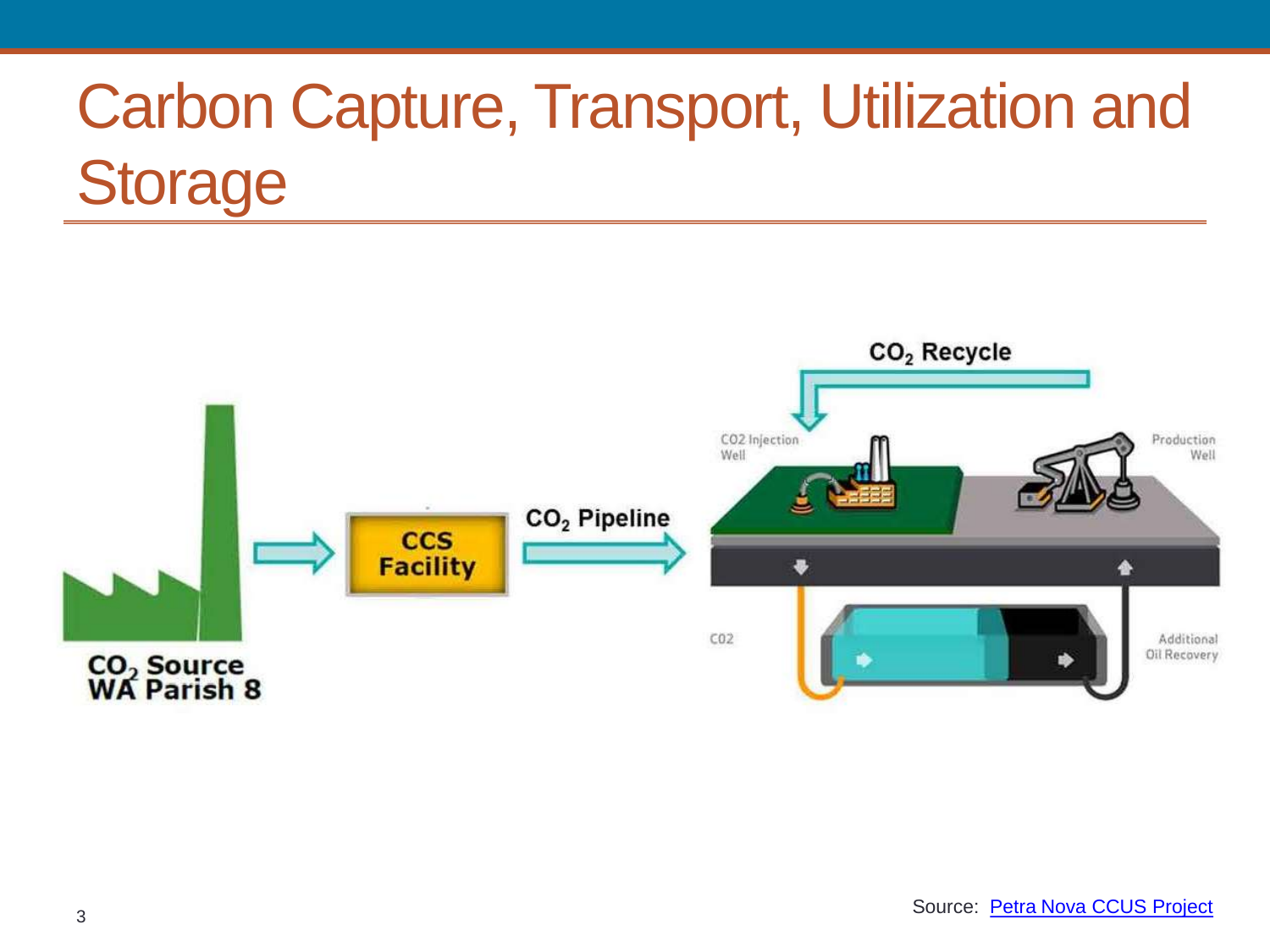#### First-of-a-kind CCS Costs In Different **Industries**





4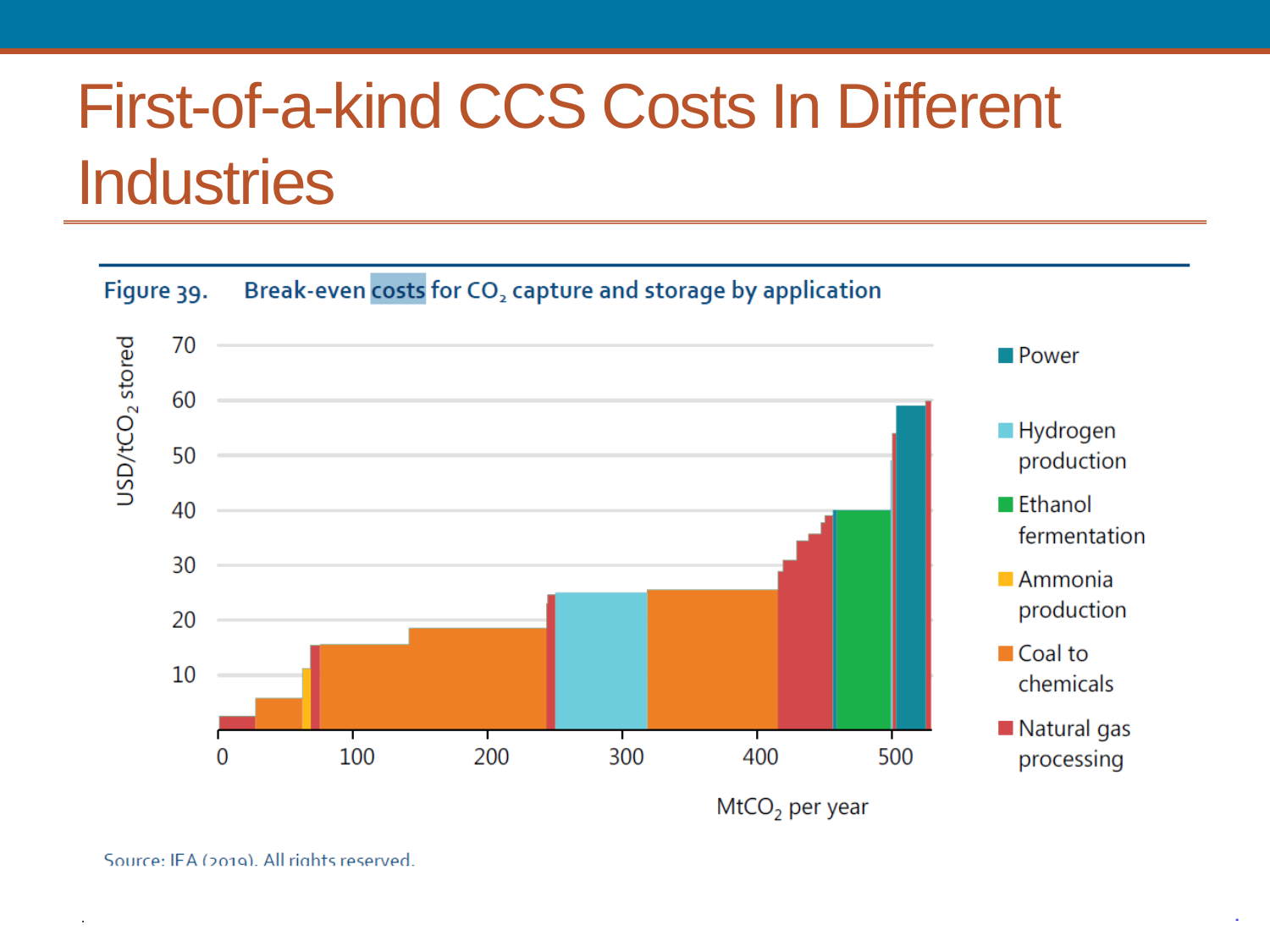### CCS Costs Can Come Down with Aggressive and Sustained Policy Support

**As witnessed by the deployment curve with renewable energy technologies, we know that the costs for CCS – when coupled with policies to support their successive application into the commercial market – will reduce over time and make CCS competitive in the marketplace.** 



*Each of these technologies has dropped 40-90% in cost in the U.S. since 2008*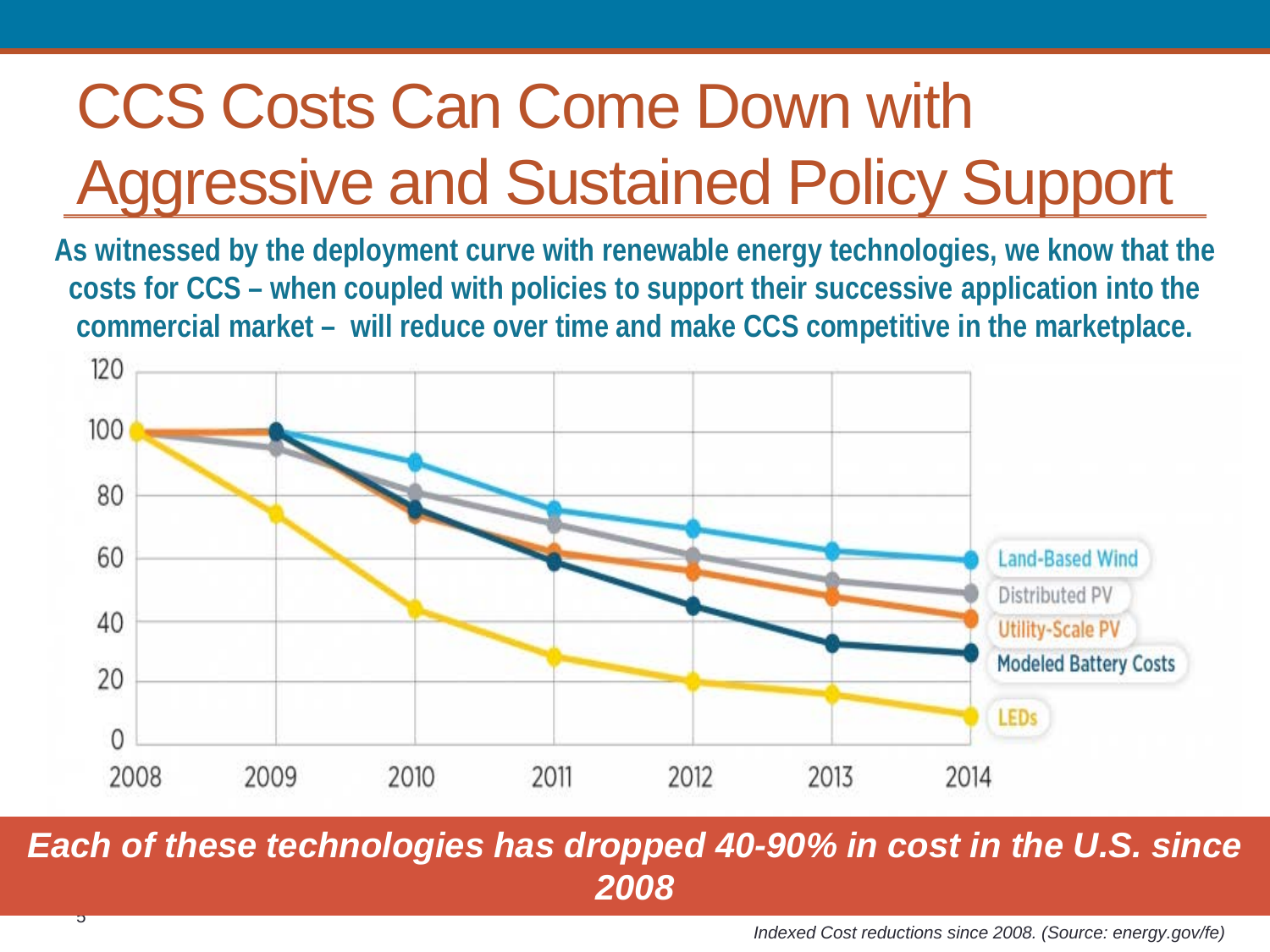#### FUTURE ACT of 2018:

### 45Q Carbon Sequestration Tax Credits

- Functions like a production tax credit, with a \$/ton value for CO<sub>2</sub> or **COx** captured and stored - *creates certainty for financial investment*
- **Makes credit available through January 1, 2024 (commence** construction) - *creates certainty for financial investment*
- Credit claiming period is 12 years
- Increases credit values over a 10 year escalation period to:
	- \$35/ton for Enhanced Oil Recovery (EOR)
	- \$50/ton for Geologic Storage
	- \$35/ton for  $CO<sub>2</sub>$  or COx Captured and Utilized (CO<sub>2</sub> conversion and not emitted)
- Direct air capture an eligible technology New
- Can assign tax credit to other entities involved in the project *helps to fully monetize the tax credits within the project*
- Modifies eligibility criteria:
	- Shifts from industrial emitter to CO<sub>2</sub> capture equipment owner *helps to fully monetize the tax credits within the project*
	- CO<sub>2</sub> Thresholds
		- Maintains 500,000 tons of CO2 for EGUs
		- 100,000 tons for industrial emitters
		- 25,000 tons for pilot projects in which the  $CO<sub>2</sub>$  is stored in a utilization project

*Helps to Reduce the Cost of Carbon Capture projects*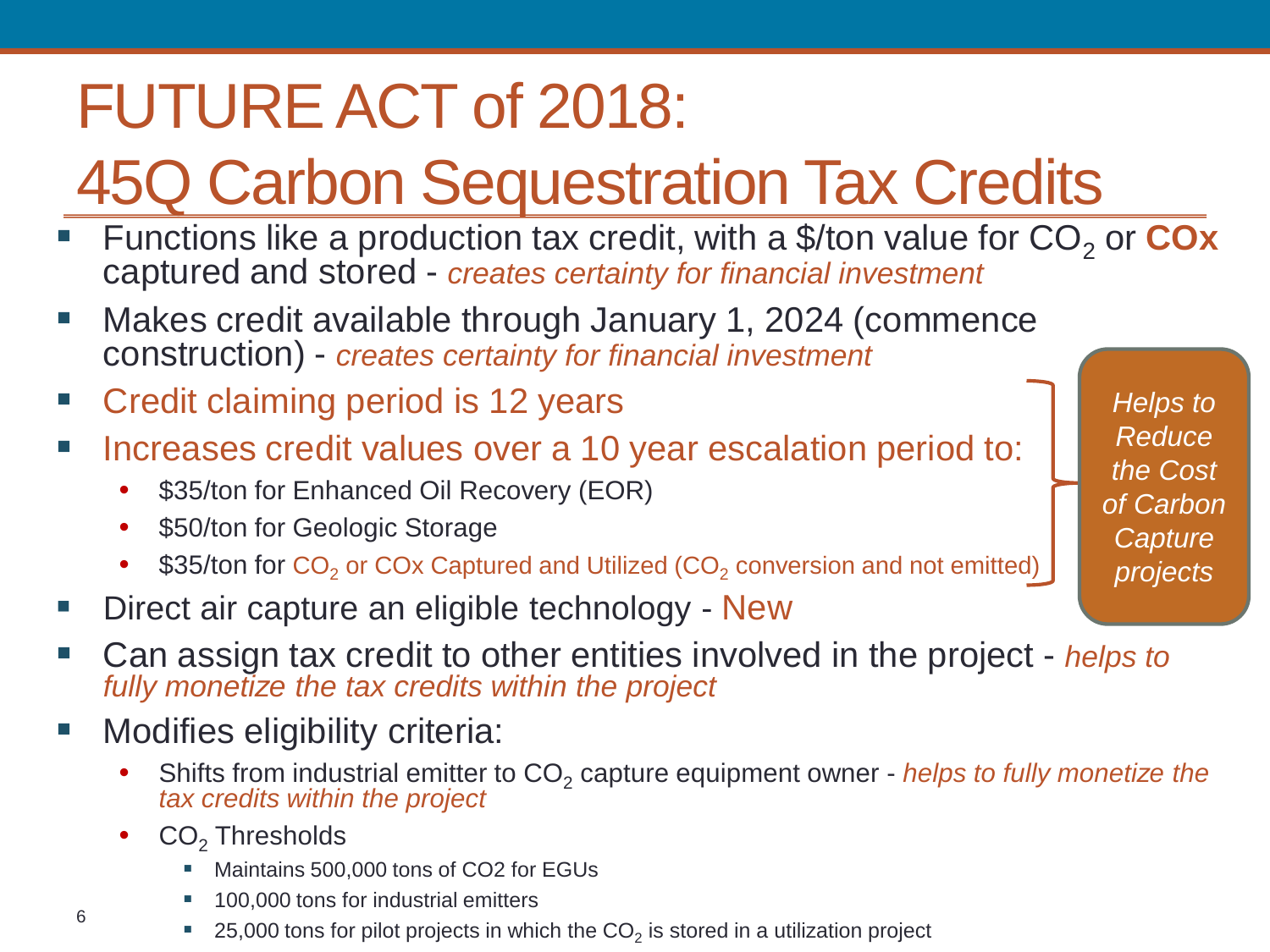## Impact of 45Q Tax Credits

#### ● Environmental Impacts

- According to GCCSI, the U.S. is currently capturing ~30 million tons of  $CO<sub>2</sub>$  per year.
- The 45Q tax credits have the potential to double or triple the amount of  $CO<sub>2</sub>$  captured and stored each year with the deployment of new carbon capture projects.
- The program will also launch direct air capture projects which the UNIPCC has indicated will be necessary to achieve the below 2°C scenario.

#### • Economic Impacts

- Investment in projects will stimulate growth in the carbon capture industry, which will create jobs and result in macro-economic benefits:
	- CO<sub>2</sub> utilization markets Study estimates \$1 trillion in new domestic  $CO<sub>2</sub>$ product markets per year, \$5.9 trillion globally per year (Carbon180)
	- "Making Carbon a Commodity" Study estimates 270,000 to 780,000 new jobs and \$65 to \$190 billion increase in GDP (CURC & ClearPath)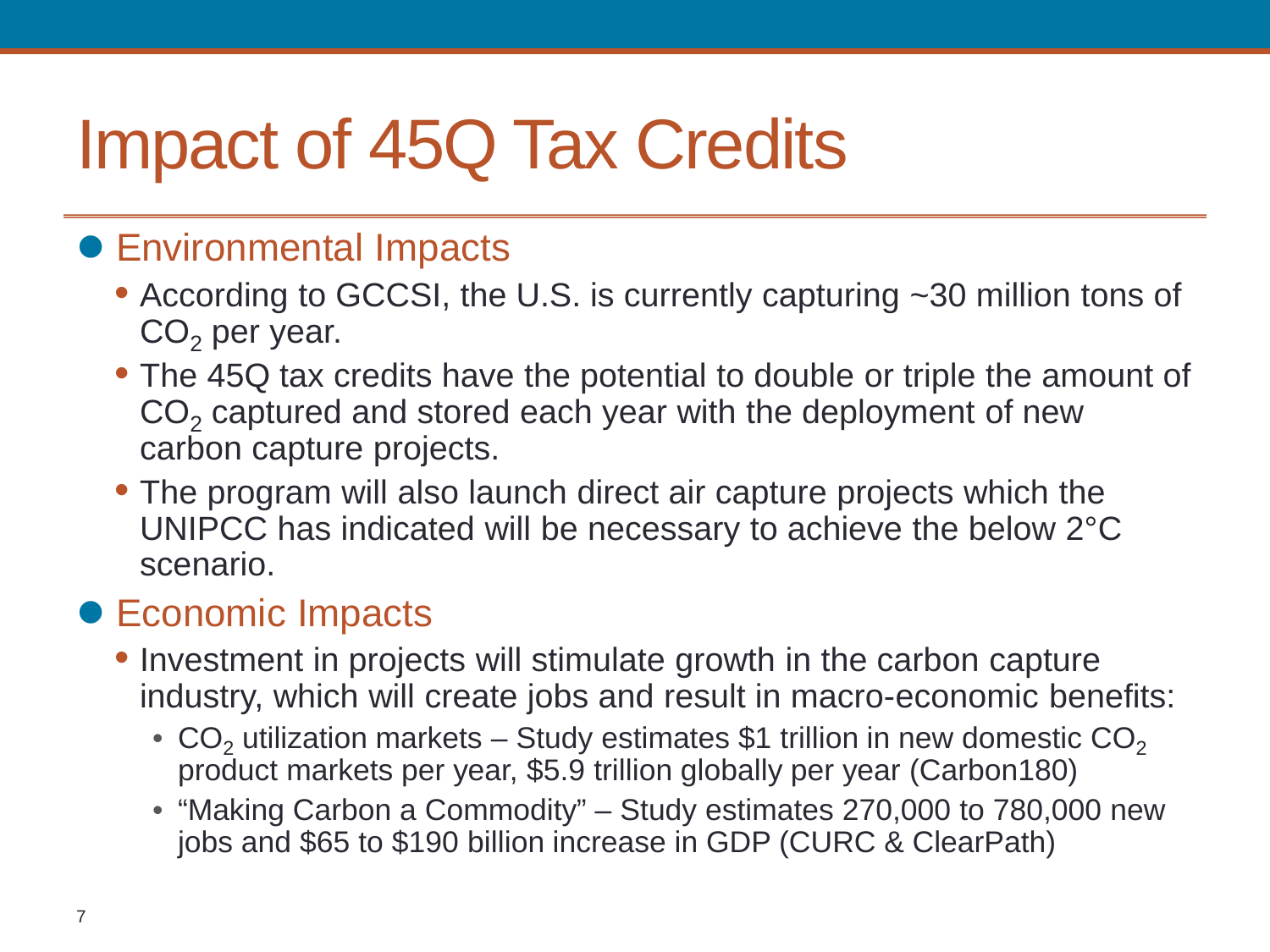## Impact of 45Q Tax Credits

#### • Investment Impacts:

- A new 45Q tax credit market is incentivizing investment opportunities for financial institutions as well as other types of investors
- Similar trends resulted from renewable energy tax credits where a new financial market emerged for financing renewable energy projects due to the federal program
- 45Q is resulting in financial institutions evaluating carbon capture projects
- This will create mechanisms within financial investment toolbox with improved efficiencies for investment
	- Will act to reduce investor uncertainty and help to minimize risks from investing in carbon capture projects
- Example projects discussed on following slides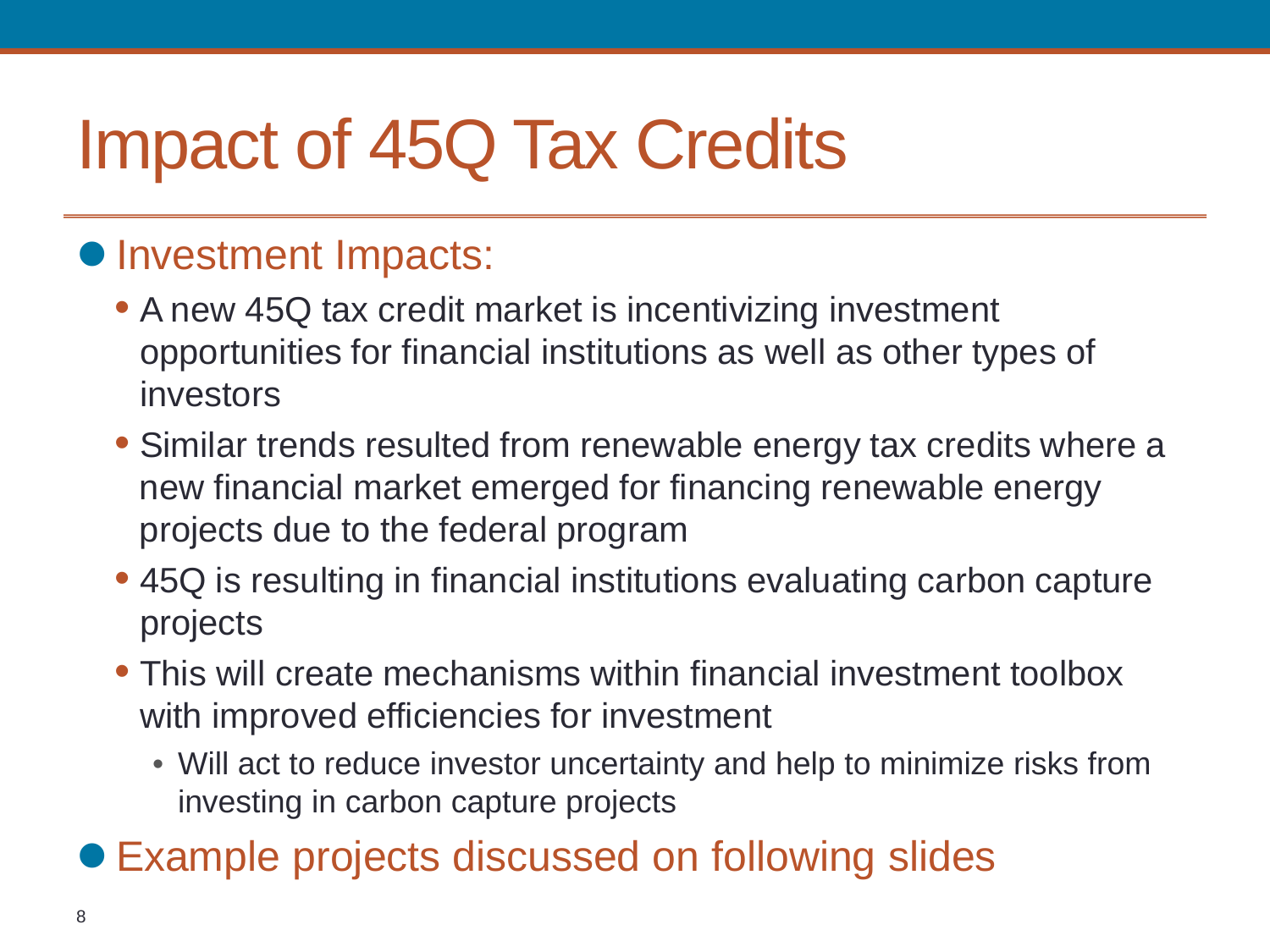## Impact of 45Q on Ethanol and EOR

● Occidental Petroleum and White Energy Studying Carbon Capture from Ethanol Project for use in EOR in Texas:

"The collaboration between Occidental and White Energy is a direct result of the passage of the FUTURE Act," - Occidental Petroleum President and CEO Vicki Hollub.

[https://www.oxy.com/News/Pag](https://www.oxy.com/News/Pages/Article.aspx?Article=5970.html) [es/Article.aspx?Article=5970.ht](https://www.oxy.com/News/Pages/Article.aspx?Article=5970.html) [ml](https://www.oxy.com/News/Pages/Article.aspx?Article=5970.html)

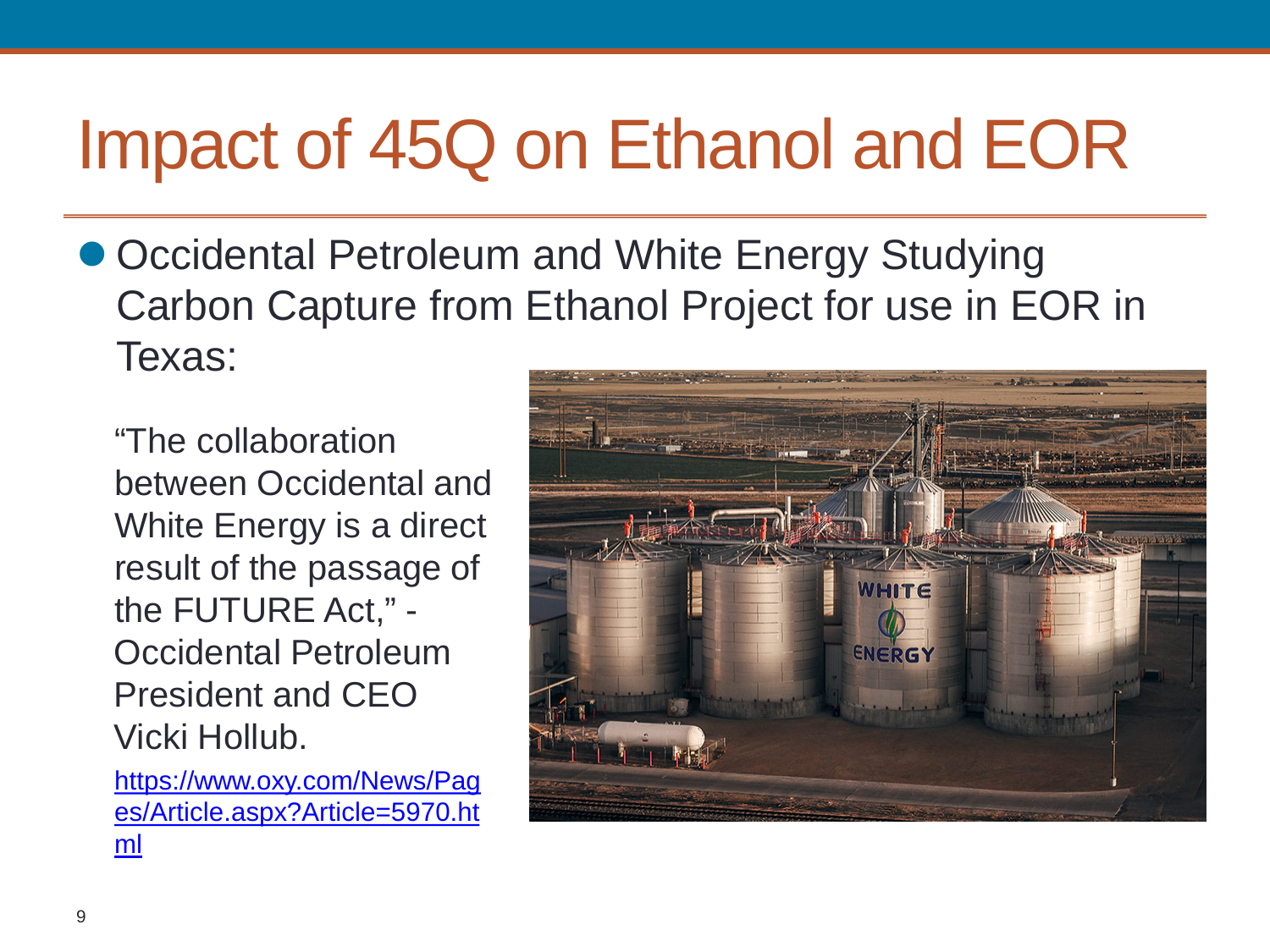#### Impact of 45Q on Existing Coal Plants

● Project Tundra is a proposing to add carbon capture on an existing coal plant (Milton R. Young Station, Unit 2) in North Dakota that would potentially capture and store between 2.3 and 3.6 million tons of  $CO<sub>2</sub>$  annually.

#### **Project Tundra Partners**:

Minnkota Power Cooperative, Square Butte Electric, BNI Energy (an Allete Company)

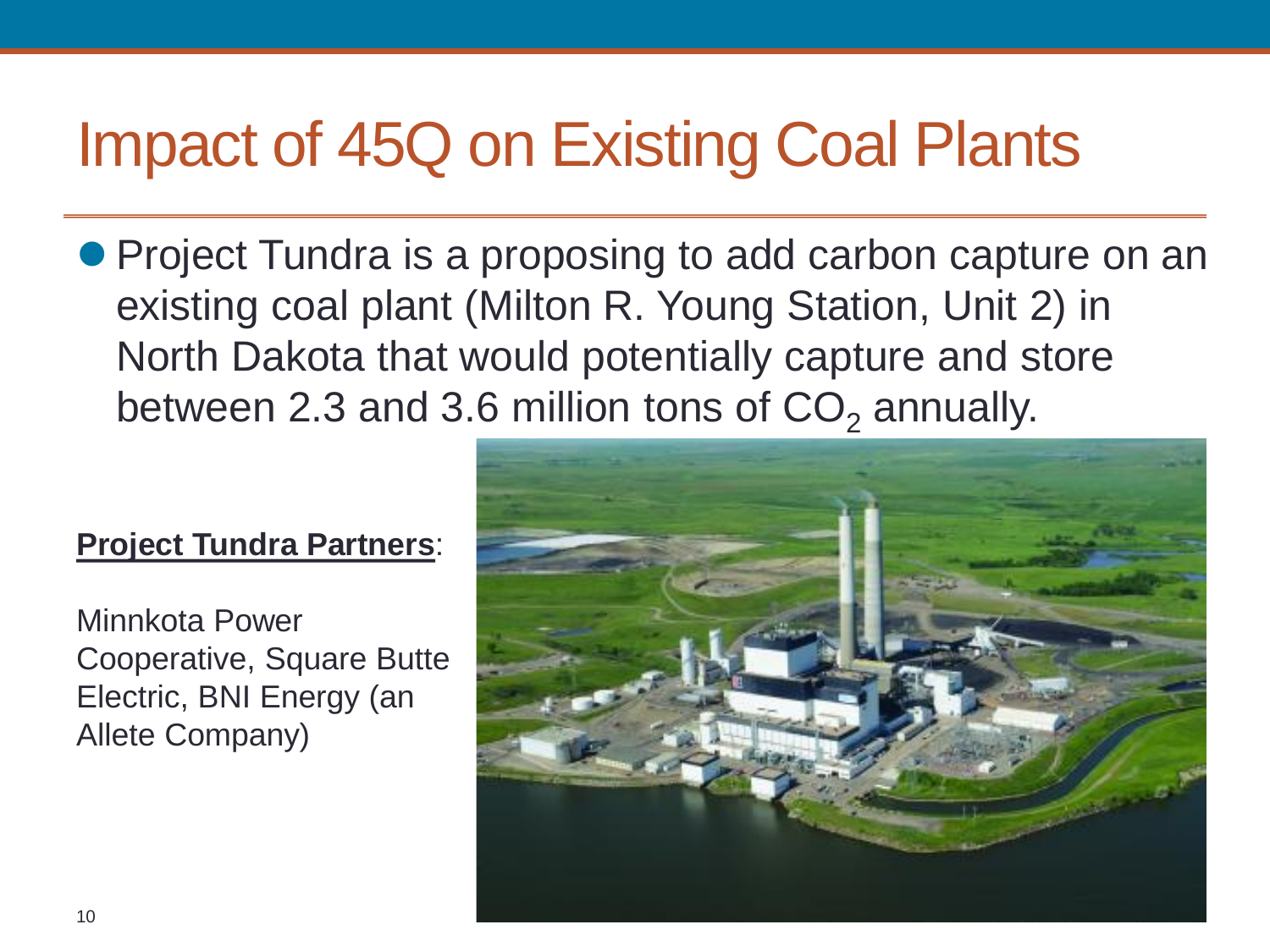#### Example Projects in Development that will Benefit from the 45Q Tax Credits

- Oxy Low Carbon Ventures investment in NET Power's carbon capture technology:
	- "NET Power sees a large, global demand for its technology, made even greater by the passage of 45Q carbon capture tax credit reform in the U.S." See press release: <https://www.oxy.com/News/Pages/Article.aspx?Article=6020.html>

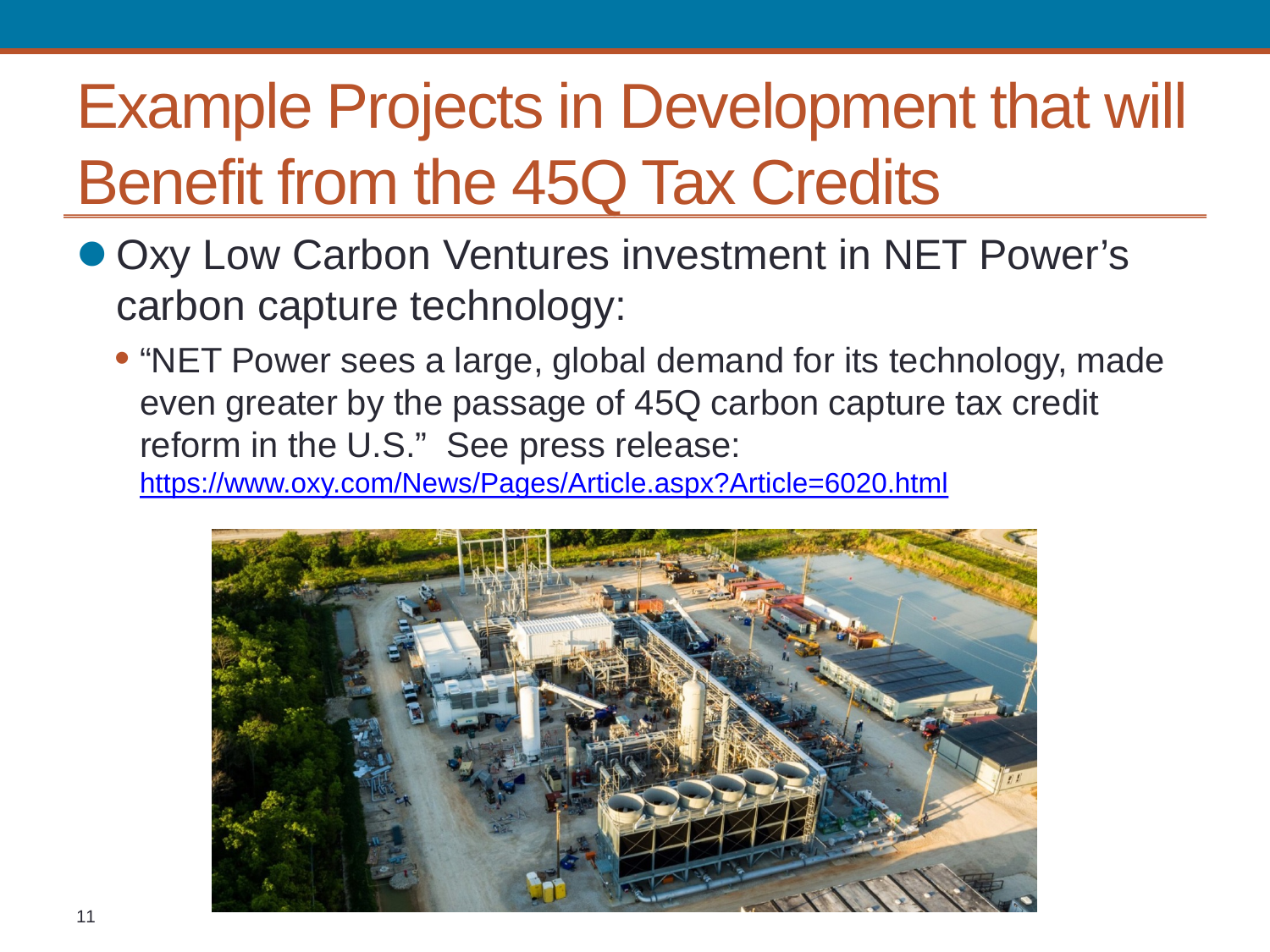#### Impact of 45Q on Direct Air Capture – Carbon Engineering

● Oxy Low Carbon Ventures and Carbon Engineering announced they will engineer the world's largest direct air capture and sequestration plant

– May 21, 2019: [Oxy](https://www.oxy.com/News/Pages/Article.aspx?Article=6095.html)  [Low Carbon Ventures](https://www.oxy.com/News/Pages/Article.aspx?Article=6095.html)  and Carbon [Engineering begin](https://www.oxy.com/News/Pages/Article.aspx?Article=6095.html)  engineering of the [world's largest Direct](https://www.oxy.com/News/Pages/Article.aspx?Article=6095.html)  **Air Capture and** [sequestration plant](https://www.oxy.com/News/Pages/Article.aspx?Article=6095.html)

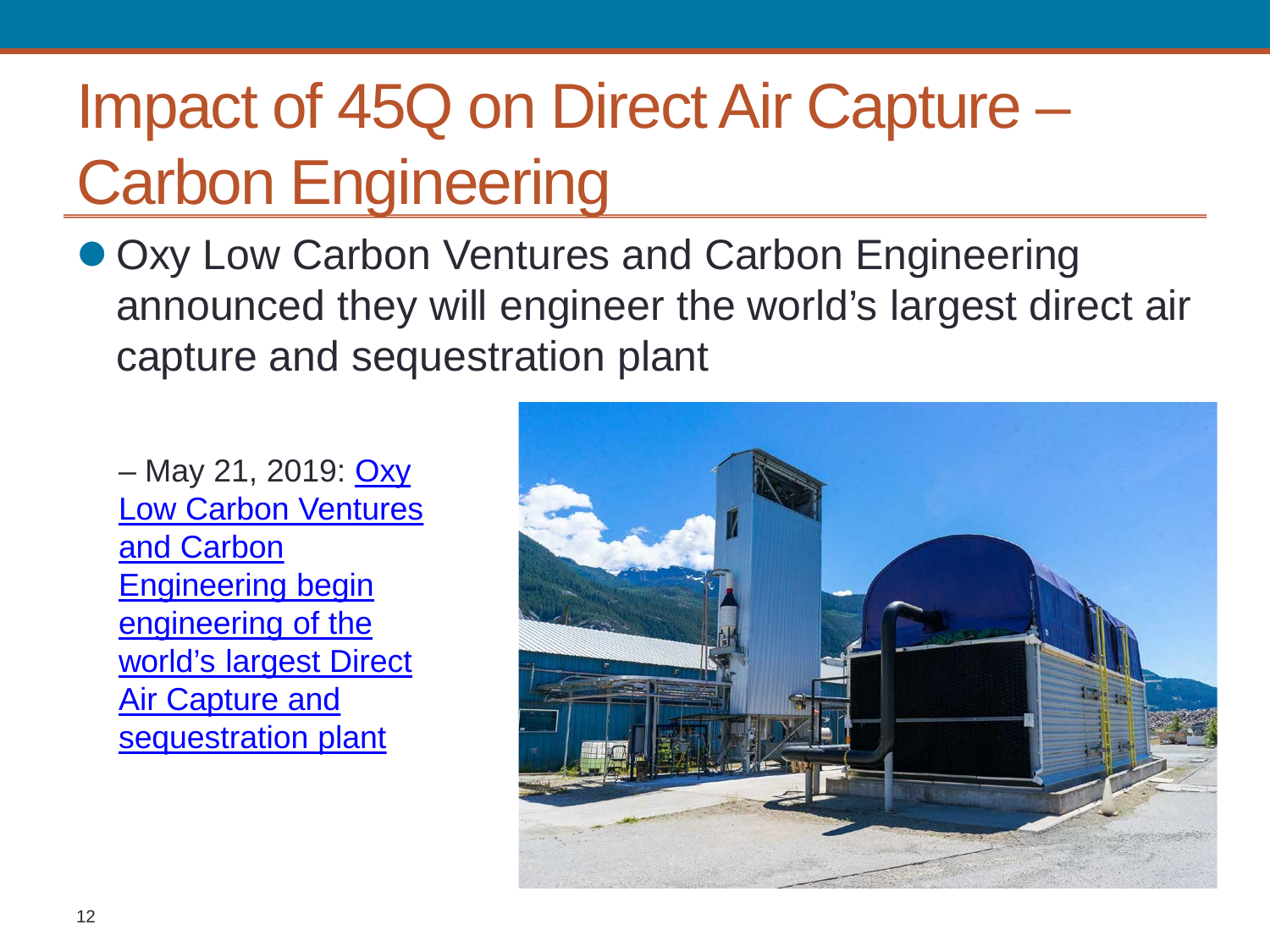#### Example Carbon Capture Project Timeline

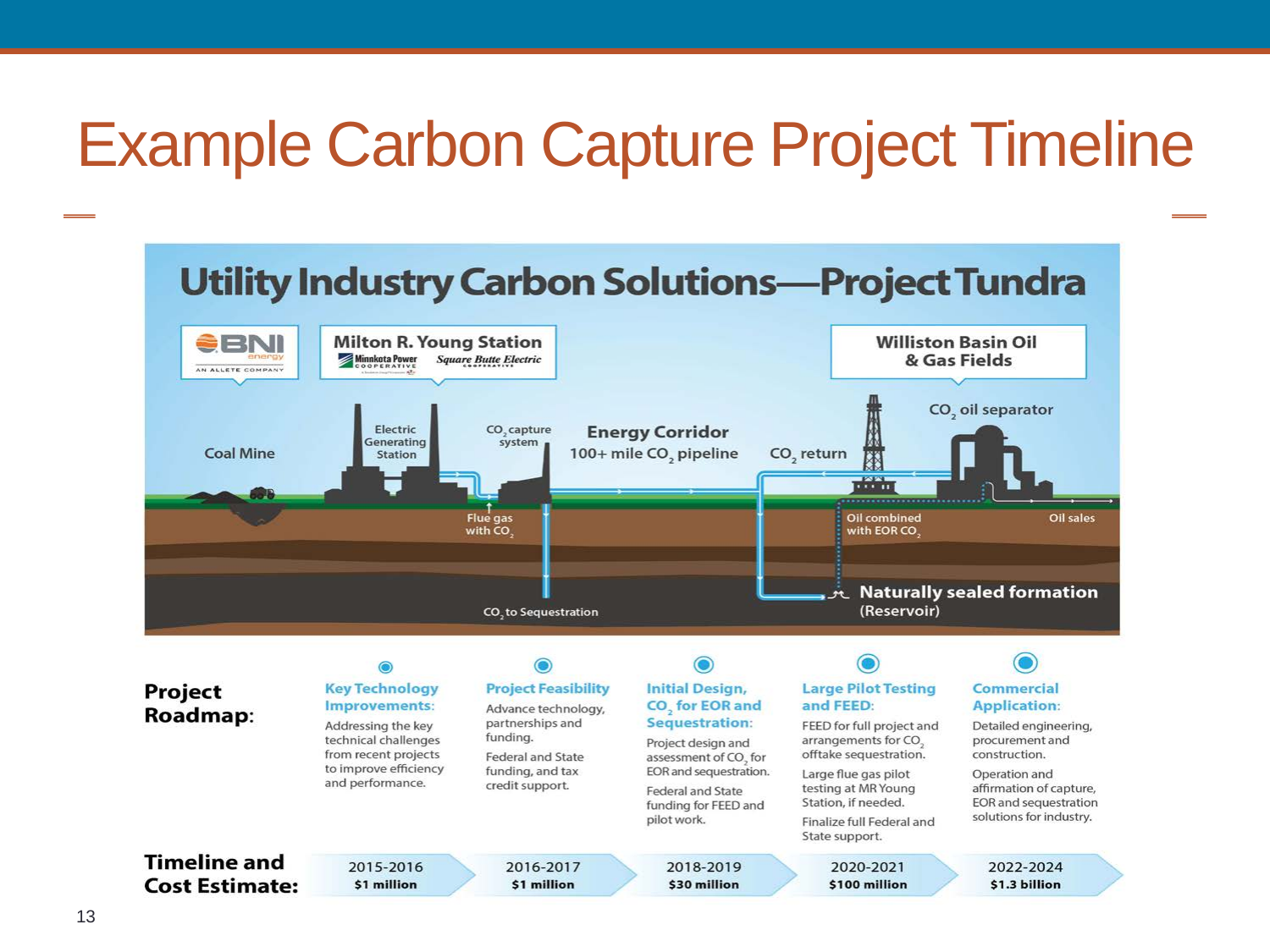#### Timing of 45Q Tax Credits – Expiration Date

- CCS projects are large, capital intensive projects, and have much longer lead times for development to construction (when compared to renewable projects)
- Over 16 months have passed since the program was enacted in February of 2018 and there is still no guidance to know the "rules" of the game
- IRS guidance on how it will implement the new program is needed for there to be clarification and certainty on how to use the credits within a project, which is also necessary to attract private sector investment in projects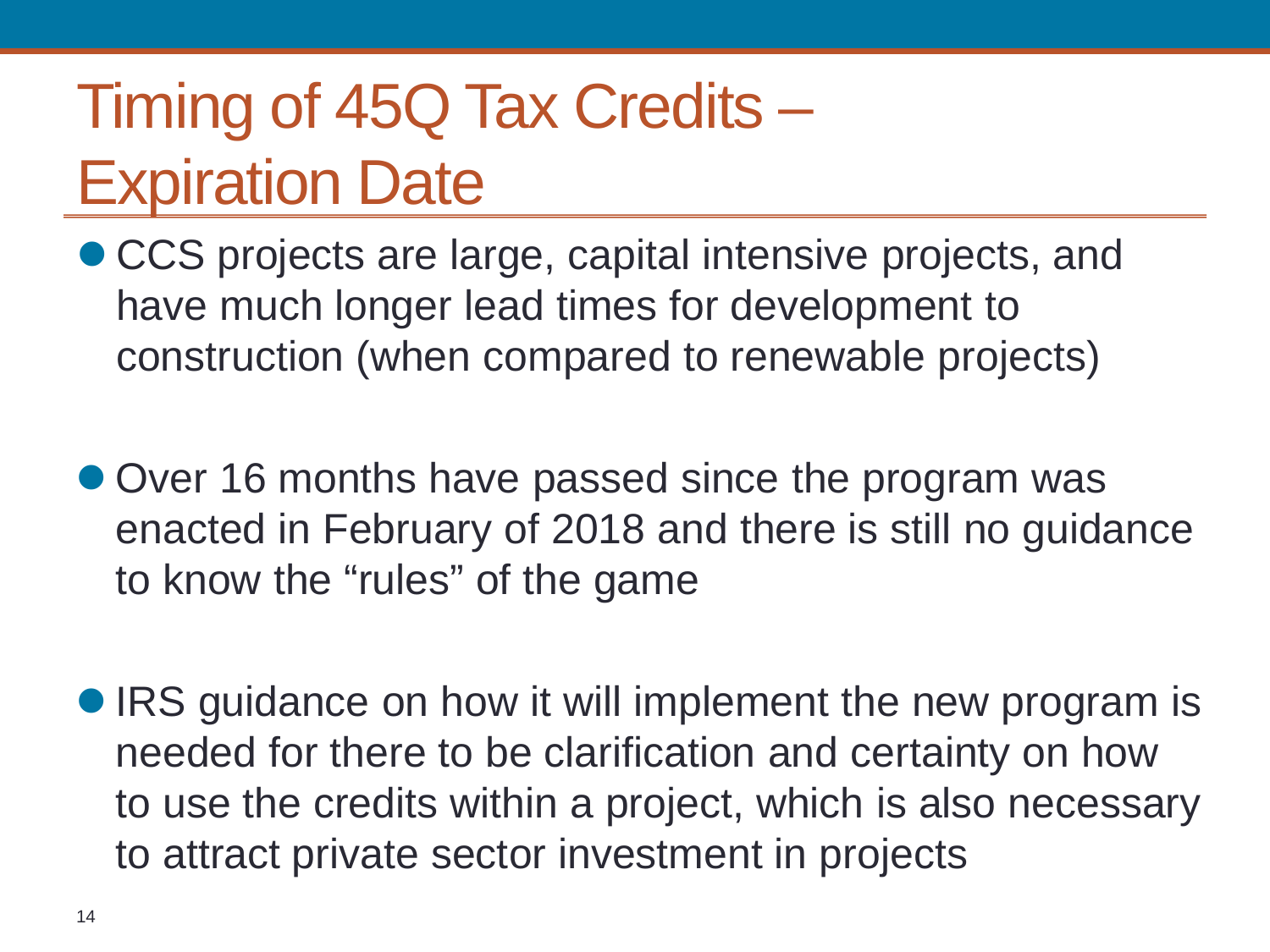### Additional Federal Programs and Pending Carbon Capture Legislation

- **Existing DOE Fossil Energy Loan Guarantee program**
- Legislation authorizing new and robust Fossil Energy RD&D programs that emphasize CCUS:
	- *Enhancing Fossil Fuel Energy Carbon Technology* (EFFECT) Act (S. 1201)
		- Sen. Joe Manchin (D-WV), Sen. Lisa Murkowski (R-AK)

15

- *Fossil Energy Research and Development Act of 2019* to be introduced
- *Utilizing Significant Emissions with Innovative Technologies* ("USE IT") Act (S. 383 / H.R. 1166), streamlining  $CO<sub>2</sub>$  pipeline infrastructure to help catalyze a CCUS industry
	- Sen. John Barrasso (R-WY), Sen. Sheldon Whitehouse (D-RI); Rep. Scott Peters (D-CA), Rep. David McKinley (R-WV)
- *Carbon Capture Modernization Act* (S. 407 /H.R. 1796), modifying existing investment tax credits for carbon capture on coal plants
	- Sen. John Hoeven (R-ND), Sen. Tina Smith (D-MN); Rep. David McKinley (R-WV), Rep. Colin Peterson (D-MN)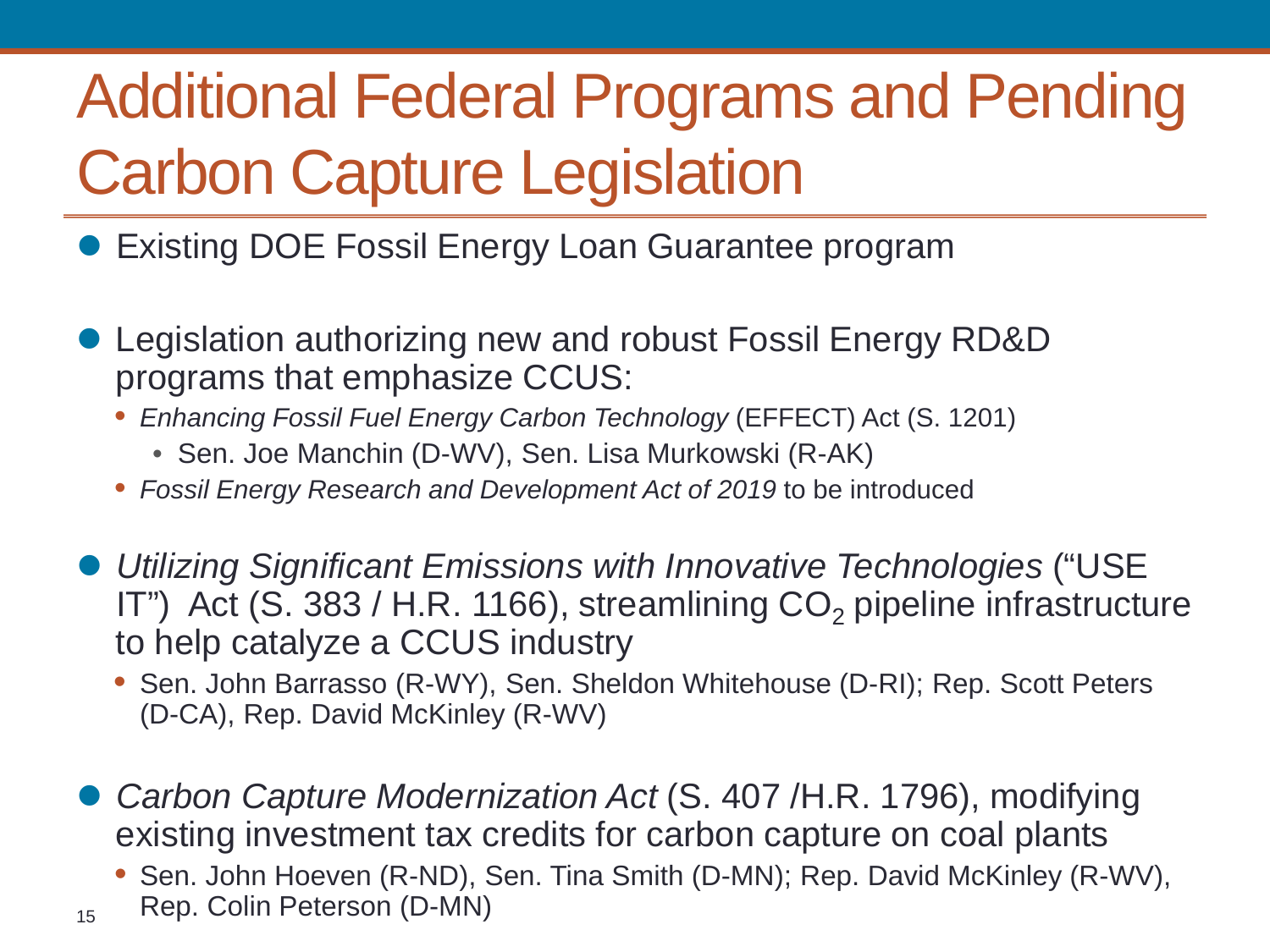### Additional Federal Programs and Pending Carbon Capture Legislation

- Legislation designed to help reduce the cost of financing carbon capture projects:
	- *Financing Our Future Energy Act* (S. 1841 / H.R. 3249), allowing new entities to form master limited partnerships (MLPs), including carbon capture projects
		- Sen. Chris Coons (D-DE)
	- *Carbon Capture Improvement Act* (S. 1763), allowing businesses to use private activity bonds (PABs) issued by local or state governments to finance CCUS projects
		- Sen. Michael Bennet (D-CO), Sen. Rob Portman (D-OH)